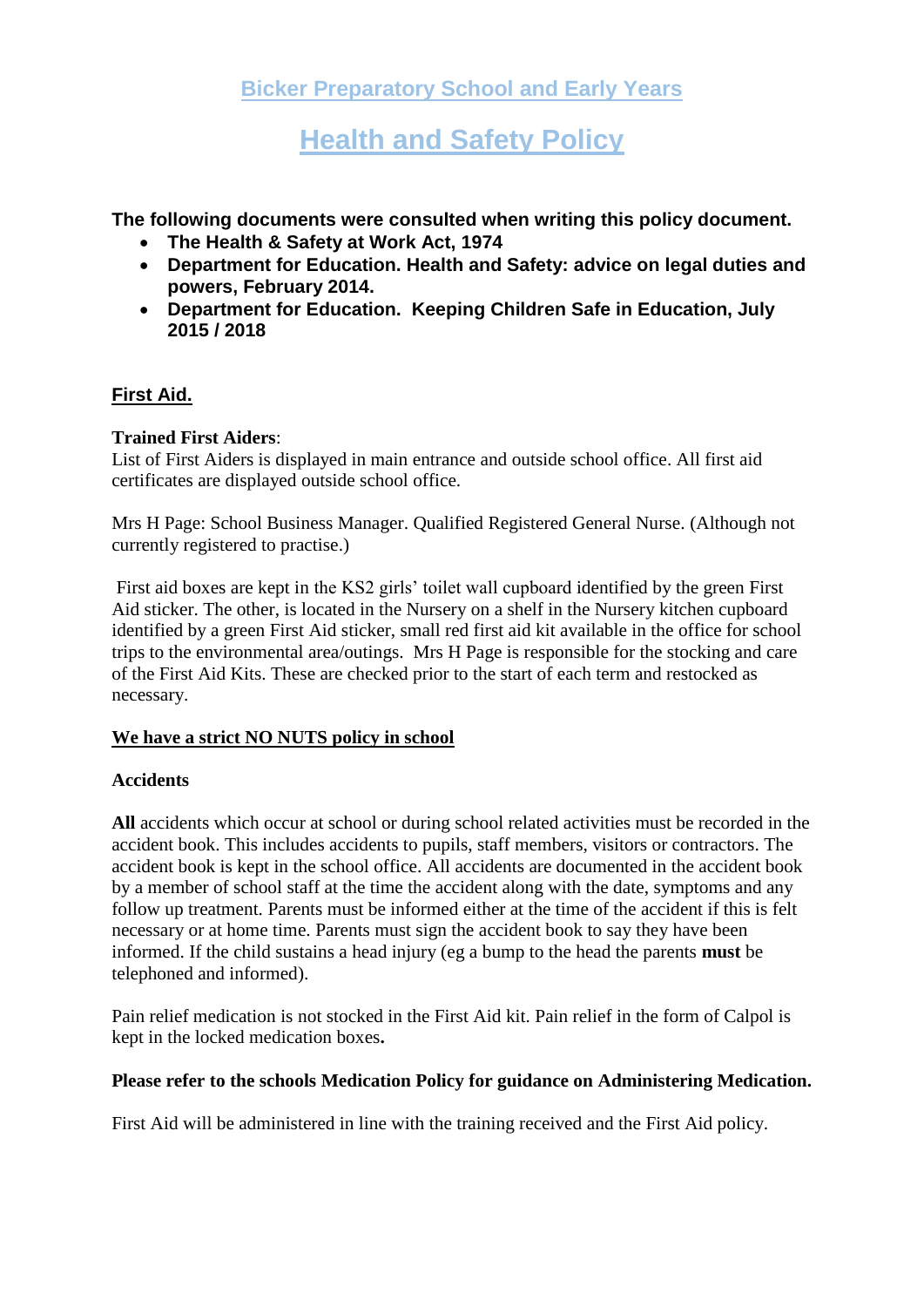## Bicker Preparatory School. **Illness or Injury**

If a child becomes sick or injured whilst in school, the parent is notified to come and collect the child. A full list of contact numbers and emergency numbers for all children is kept in the school office. The child will be cared for by a member of school staff in the office/main reception (Sick room) until the parent is able to collect the child. Portable sick bay equipment and PPE is located in the office. ( Please also refer to Covid-19 risk assessment and policy documents.

## **In an emergency an ambulance will be called. A child must not be taken to hospital in a staff member's car.**

The School keeps a record of all children who have medical or special dietary requirements. This information is filed in the child's registration form and updated on an annual basis or as necessary. Parents are requested to inform the school in writing if there are any changes in their child's health needs. The Class Teacher is responsible for the care and needs of the children in their class.

## **Accidents or Injury to Employees.**

All staff must read and sign the Health and Safety Policy. Once read and understood staff are encouraged to risk assess situations and report any concerns to the Headteacher or Member of the Management Team. Individuals are reminded of safe systems of working.

- A step ladder is available for displays. If high displays are required this must be discussed with the Headteacher and a request made to Mr Page junior to assist.
- Make an assessment prior to moving large items or furniture. If staff feel it is necessary, they must request additional help.
- Mrs H Page or a member of the schools Management Team must report two types of work-related accidents to HSE if their employees or self-employed people working on the premises are injured.
- 1. Accidents, which result in a death or major injury.
- 2. Accidents, which prevent the injured person from continuing at his/her normal work for more than three days.

Mrs H Page will need to report an accident that happens to someone who is not at work, e.g. a pupil or visitor, if:

- a. the person involved is killed or taken to hospital; **and**
- b. The accident arises out of or in connection with work.

Playground accidents due to collisions, slips and falls are not reportable unless they arise out of or in connection with work, e.g. the condition of the premises or equipment, or the level of supervision.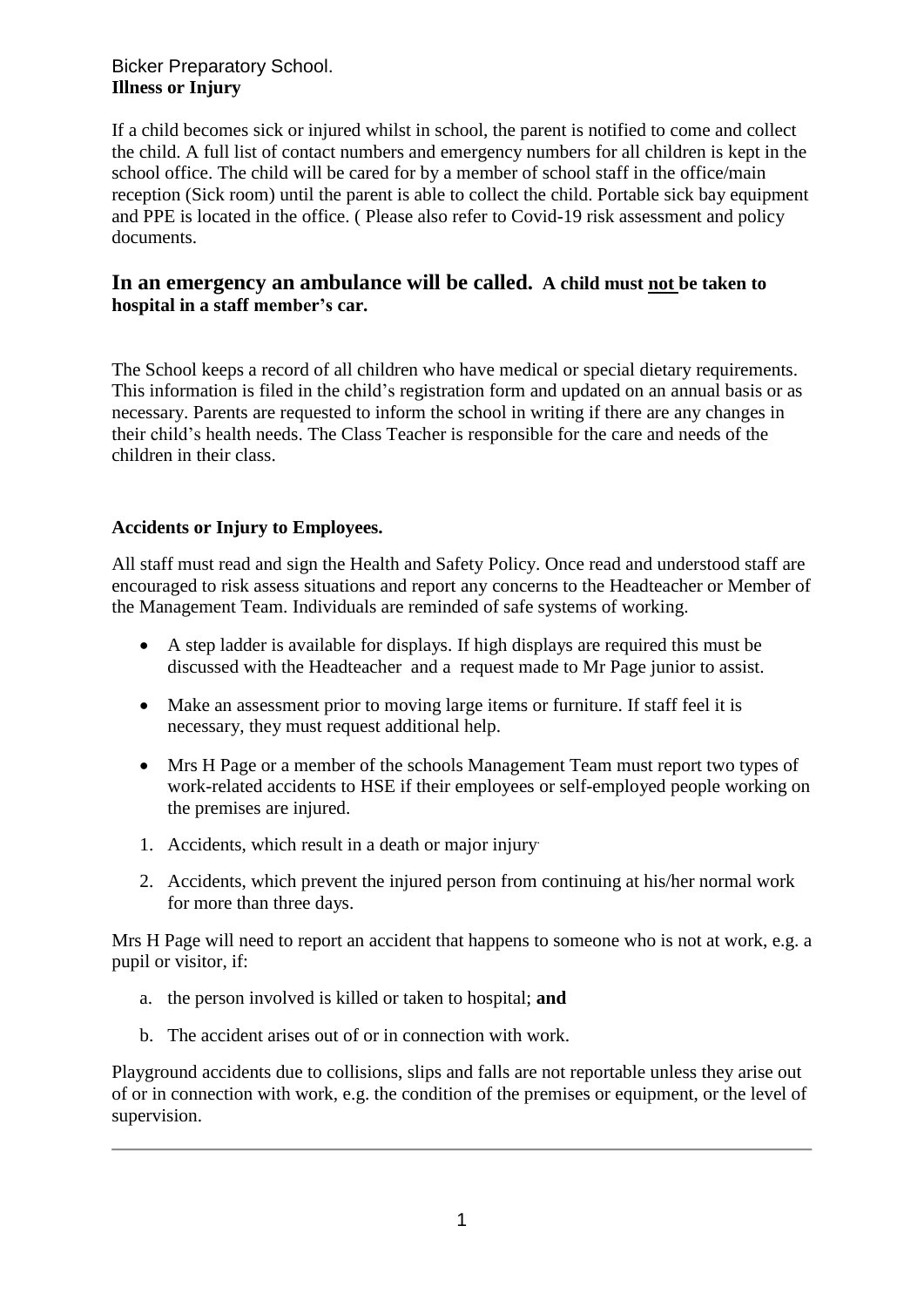#### **Safe Recruitment**

All staff must sign a letter of agreement prior to starting work. All new staff must complete the induction program and the signed evidence in the form of the induction form filed in the staff members' records. All staff receive the Staff Handbook.

#### Please also refer to - **The Safeguarding Policy**

#### **Smoking.**

The School has a smoking policy and there is no smoking within the school or school grounds.

#### **Drugs and Alcohol**

Staff must not attend work under the influence of drugs or alcohol. If staff are taking prescription medication which may affect their ability to care for children they must inform the Headteacher or a member of the Management Team and seek medical advice. Staff medication must be securely stored at all times in accordance with the medicines policy.

#### **Use of Cameras and Mobile Phones**

Pupils are not permitted to bring cameras or mobile phones into school. If a child finds that they have their phone with them it must be handed in to the school office. Staff must only use their school camera for taking photos of school activities. Mobile phones must not be used to take photographs. Mobile phones must be stored responsibly by staff ( in the office) during the school day. Students on placement must not take photographs of pupils unless there has been a specific request made by their college setting and this would be conducted under Teacher supervision.

Parents and friends who take photographs or record video or digital footage of school events and activities are requested not to circulate these images for public viewing or to post them on Facebook. The School requests that such images are for private use by family and friends.

## **Coping with Violence**

## Please also refer to - **Dealing with Disruptive Pupils and the Behaviour Policies.**

#### VIOLENCE TOWARDS STAFF

All staff members have access to the resource pack on how to deal with violent behaviour, which is kept in the school office. Our policy is to follow the advice within this pack, as briefly outlined below. This subject has been discussed at staff meetings so that all staff members are aware of the correct procedures.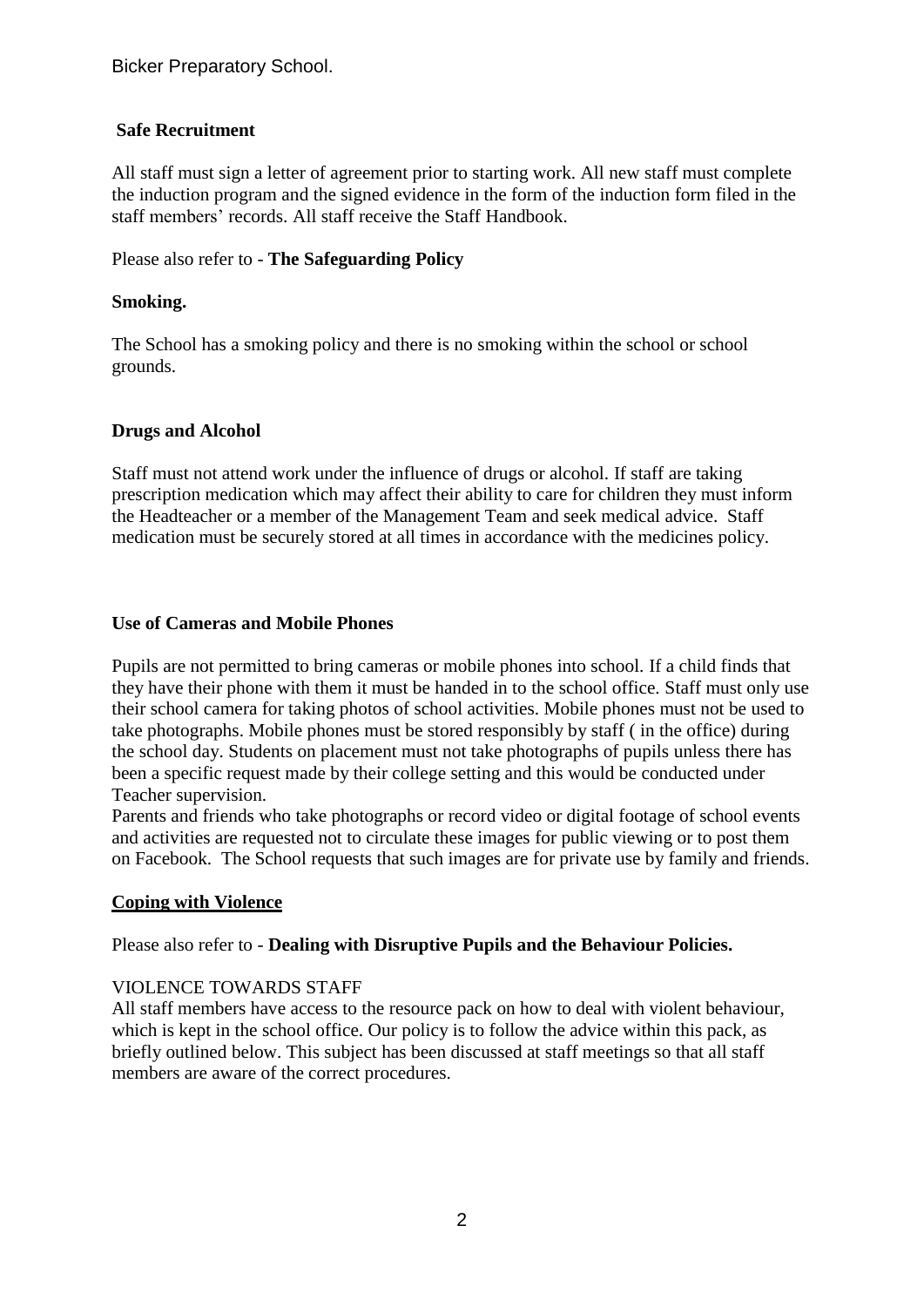## **What you need to do:**

- The Health and Safety at Work Act 1974 emphasises that responsibilities are placed on all staff to take reasonable care in their work for their own safety and that of their colleagues.
- Always be alert to potential violence and avoid any action that could place you or your colleagues at risk.
- Report all incidents of violence including threats.
- Take part fully in any training offered to you.
- Tell us what you think could be done to minimise the risk.

# **WHAT IS VIOLENCE?**

## **"… behaviour which produces damaging or hurtful effects, physically or emotionally in other people."**

This includes not only physical violence but also verbal abuse, threatening behaviour and harassment which should never be overlooked when defining violence.

## **Some Possible Causes of Violent Behaviour**

There is a definite link between frustration and aggression and sometimes one event ("the last straw") can lead to an act of violence. It is often useful to ask yourself what makes you aggressive. AT ALL TIMES BE AWARE OF CONTRIBUTING TO SOMEONE ELSE'S AGGRESSION.

## THE FIRST STEP TOWARDS PREVENTING VIOLENCE

Remember the following - they can help to minimise conflict between you and the visitor:

- Give a welcoming greeting and your name.
- Consider each visitor individually. Always remember there is a person involved.
- Listen attentively whilst a visitor is talking and avoid interrupting.
- Give as much help and advice as you can.
- Let the visitor know that you have understood what has been said by restating relevant points. However, avoid pointless or seemingly patronising repetition.
- Before ending the conversation, ask whether they need any further information.
- If necessary, follow up the interview or telephone call.
- Always help the visitor to maintain their self-esteem.
- The release of tension during an interview, provided it is controlled by the interviewer, can itself lead to a satisfactory conclusion as long as the visitor regains control over their feelings.

# **DEALING WITH A POTENTIALLY VIOLENT Individual.**

**Do** Make sure you read the Strategy.

• Leave a difficult situation and summon help immediately.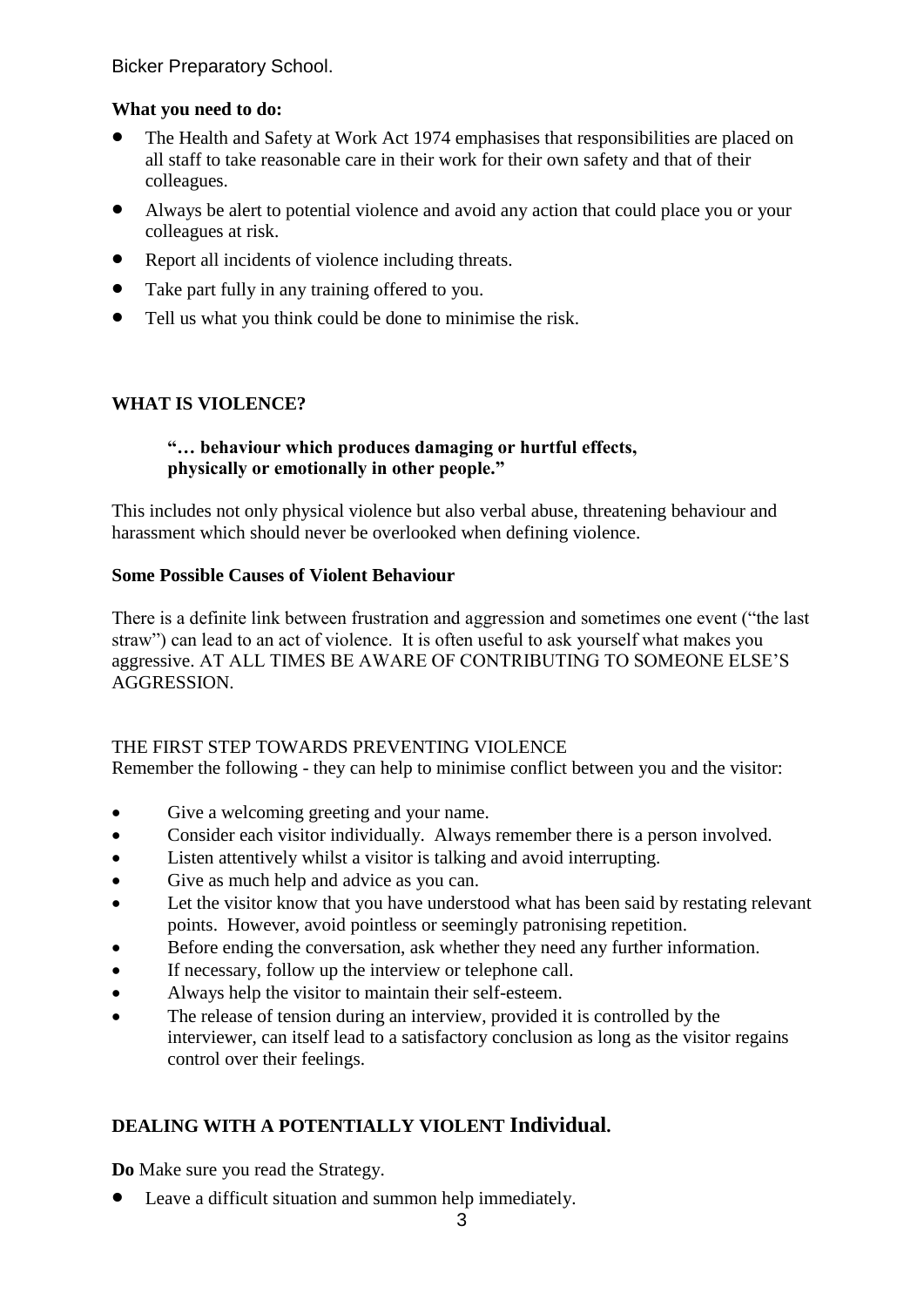- Talking and listening should be the first line of defence. Try to put yourself in the individual's position and be sympathetic.
- Stay calm. Speak gently and clearly (but don't sound patronising).
- Look confident.
- Keep your distance. An aggressive person's space should never be invaded.
- Always leave yourself a way out make a mental note of your 'escape route' in case the individual becomes violent.

Allow the person a way out:

- Physically make sure they can leave easily.
- Psychologically make sure they can back down without "losing face" (particularly if other people are present).
- Offer alternatives e.g. to talk later, to come back after they have thought about it.
- Warn people with short tempers in advance of any problems or disappointments. Do not portray things in a rosier light than you would do normally.
- Request the behaviour to stop.
- If you have calmed the situation down successfully, continue to take care with your words and actions.
- Interview potentially violent people with a colleague. Inform the police in necessary.

## **Remember the best advice is - avoid conflict, act with self-restraint and exercise force only as a last resort**

# COPING WITH VIOLENCE - INCIDENT REPORT

# **Remember:**

All incidents of violence **must** be reported immediately. Not reporting an incident could put your colleagues in danger. Your written report may also provide useful information to prevent similar incidents occurring in the future. See the pack on Violent Behaviour for instructions on how to write your report.

# **School Security - Practical Steps**

Secure all external doors. There is a lock and key on the main door and padlocks to gates, which will keep out the casual intruder. Staff must check that all doors have been locked after breaks. Staff need to be inquisitive and pro-active - Health and Safety at Work legislation places considerable onus on the individual to ensure their **own** safety, as well as that of others, based in the workplace. In the event of anything untoward happening, the Headteacher or Member of the Management Team will call the Police and let the Education Department know in order that information can be circulated to schools.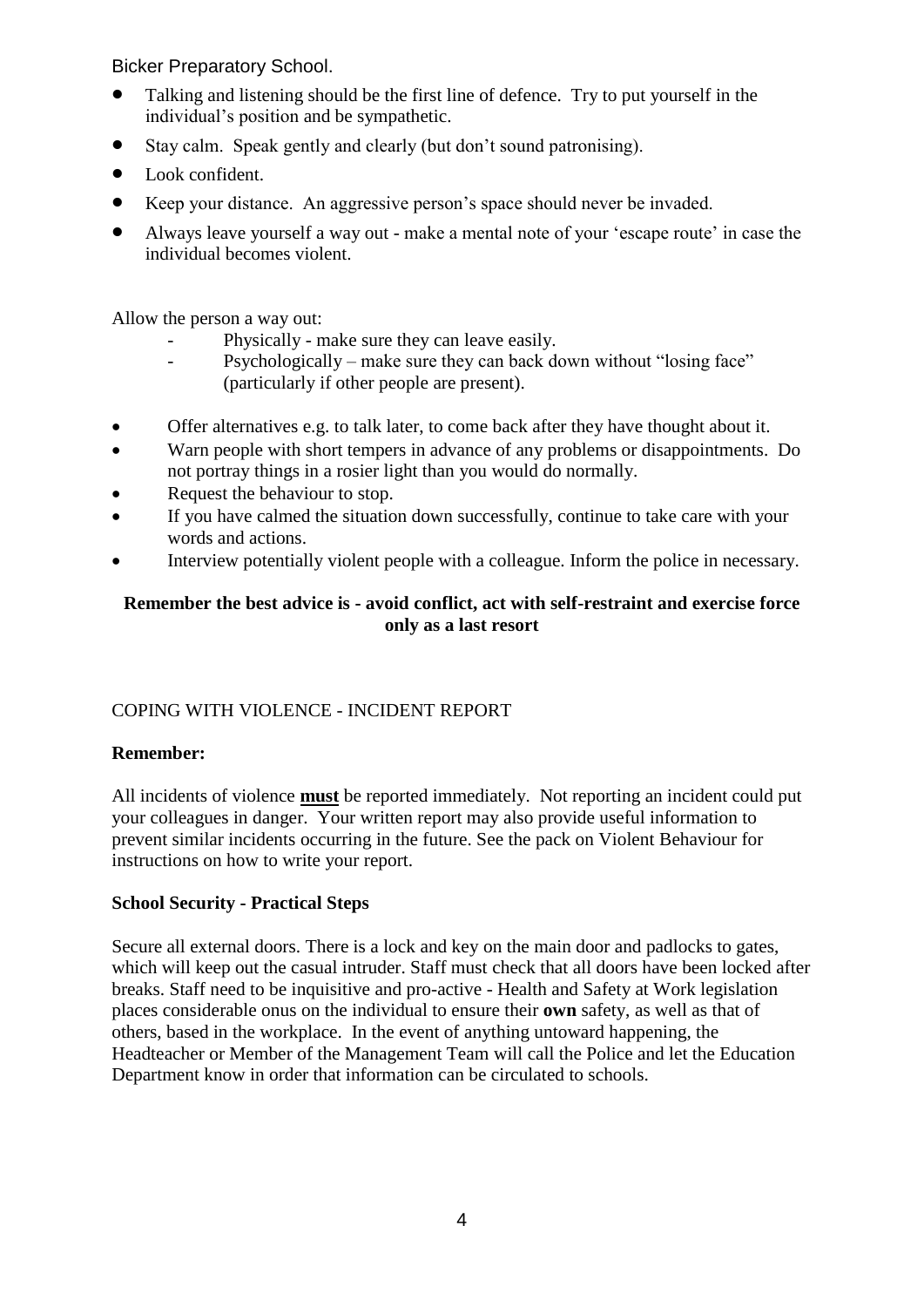## Bicker Preparatory School. **Arrival of Pupils.**

Each child is met every day at the door personally by a member of school staff. When the last child has arrived the main door is locked and the school gates padlocked.

## **Departure of Pupils.**

Children are only allowed to depart from school once the member of school staff on door duty sees the parent or carer of that individual child. Parents MUST notify the school if they are unable to collect their own children and all staff are made aware that someone other than the parent will be collecting that child.

## Please also refer to - **Releasing Children from School Care Policy Document.**

## **Visitors Policy.**

The main school door is locked whenever pupils are inside the school; visitors will ring the bell and be asked for identification before admittance is granted. When pupils are in the playground, the gates are locked and again visitors will be asked for identification before the gate is unlocked. All parents and regular visitors are aware of our policy. Visitors are escorted at all times by a member of staff and requested to sign in and sign out in the visitor's book.

At staff meetings, staff have been made aware of the need to participate fully and challenge visitors. In assemblies pupils are taught **not** to challenge visitors but to alert staff. Pupils are also taught on many aspects of how to be safe by the police, or during P.S.H.E. assemblies, at least once a term.

Pupils are made aware of our health and safety policy and are supervised by a member of school staff. Pupils receive guidance on dog behaviour and must be discouraged from putting their hands through the gates to pat passing dogs.

## **Site Security**

Staff should notify the Headteacher / Management Team of any damage to fences/walls/gates as soon as possible, so that it may be rectified. The Headteacher/ Management team will ensure that all external doors and windows are also well maintained. The school is well lit externally in order to reduce the risk of intruders. Again staff should report any bulbs not working immediately! The external lighting, fire alarm and burglar alarm are regularly maintained by outside professionals (Annual checks carried out).

Staff are responsible for ensuring windows and doors are locked before they leave the building; that the alarm is on overnight and out of school hours.

## **External Safety.**

#### **Poisonous and Dangerous Plants within the School Garden.**

The school grounds are checked for poisonous and dangerous plants by the Headteacher at regular intervals. Plants are not selected for planting that are poisonous, associated with allergies or asthma. Plants with high pollen release are avoided to minimise the effects of asthma in some children. If there was a suspicion of plant poisoning, the Headteacher or member of the Management Team must be informed and medical advice sought. The child's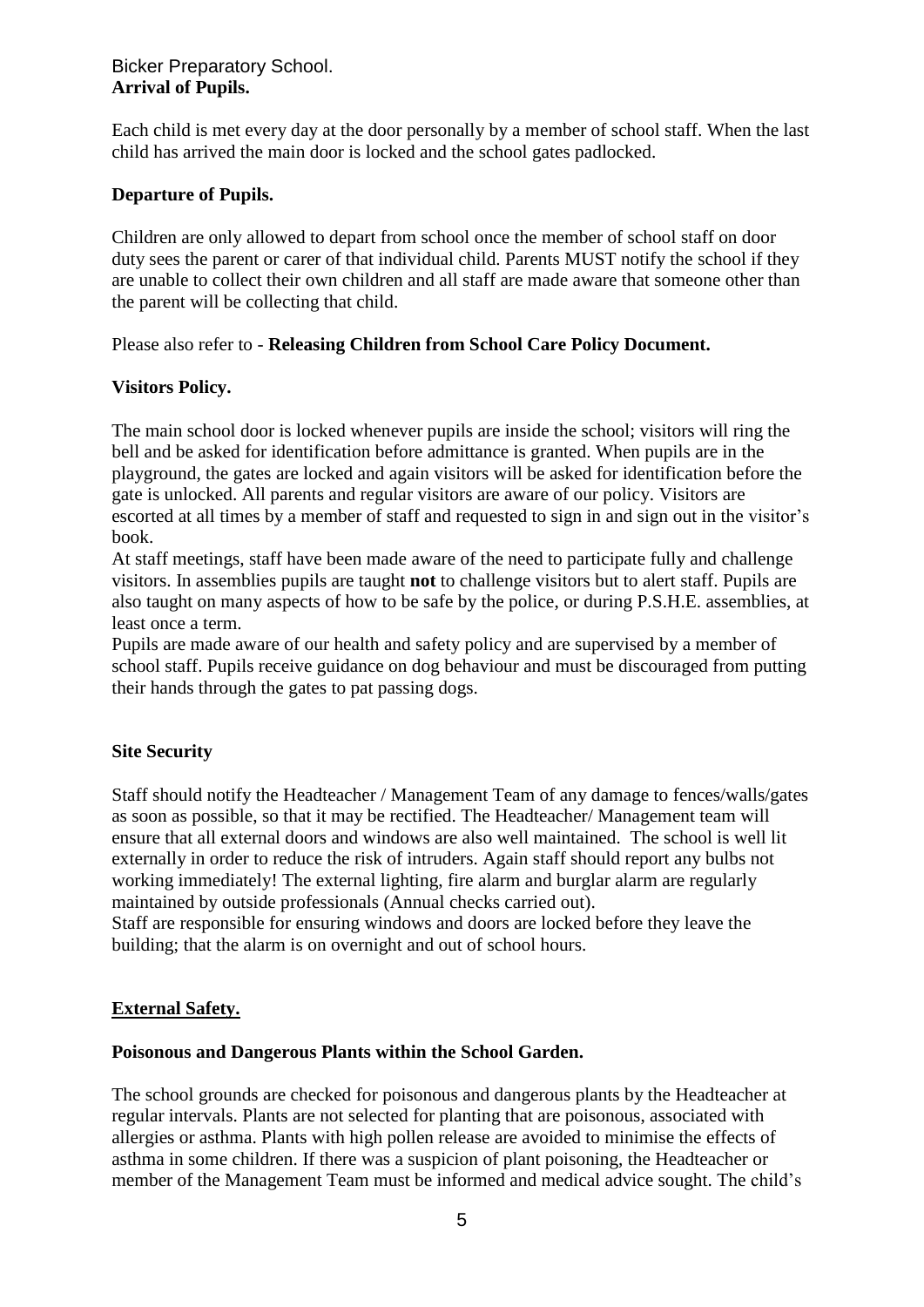parents would be informed immediately and the incident recorded in the accident book. It may be advisable to retain part of the plant for identification.

School Staff must ensure there is sufficient supervision when pupils are actively involved in a gardening exercise. After any gardening activity, staff must ensure pupils thoroughly wash and dry their hands. Pupils are educated not to eat berries or any part of a plant during sessions on the public playing field, environmental area or during any outside activity.

Please also refer to the following **Risk Assessments – Break Period Involving Outdoor Play. Sand and Water Activities. Pupils Using Indoor Play Equipment and Toys. Forest School Handbook. Miss A Goodacre is responsible for Forest School Risk Assessments and updating the F/S Handbook.**

## **Playgrounds and Offsite Activities**

- Play activities should be arranged to ensure pupils are not involved with crowding collisions.
- Ball games should take place well away from glass windows and have designated areas. Footballs are restricted on the front playground, with throwing games only. Football matches take place on the village Playing Field.
- During hot weather, every child will wear a school sun hat when outside and keep their body covered to minimise exposure to the sun. Children do not use the front playground in extreme heat but are encouraged to sit under the shade of the trees in the back garden, or are taken to the Environmental Area. Sun cream may be provided by parents for use when the children are outside. The sun cream is only to be used on the child it was provided for and with the parents' consent.
- Play activities should be organised in such a way that prevents running into walls or other obstructions. Possible collision points are minimised eg. Planters around canopy poles.
- Playeround surfaces should be sound with no loose materials present.
- Children must not be allowed to play around the parked cars.
- The outside waste bin must be kept locked and children not allowed to play near it.

Surfaces will be inspected regularly by the Headteacher. All inspections cover the whole playground and not just the equipment. Fencing, gates and seating should be assessed.

Broken furniture and other hazards should be identified, removed or protected from body contact as soon as possible.

## Please also refer to **- The E.Y.F.S. Policy Document for Outdoor Play and The Policy Document Safety in the Sun.**

## **Risk Assessments- The Environmental Area, Mayfields Nature Reserve and Bicker Village Playing Field.**

## **Children Using Permanently Installed Outdoor Play Equipment.** and the **Policy Document Safe Use of the Play Ship.**

The children are not allowed to use the equipment on the playing fields during school activities.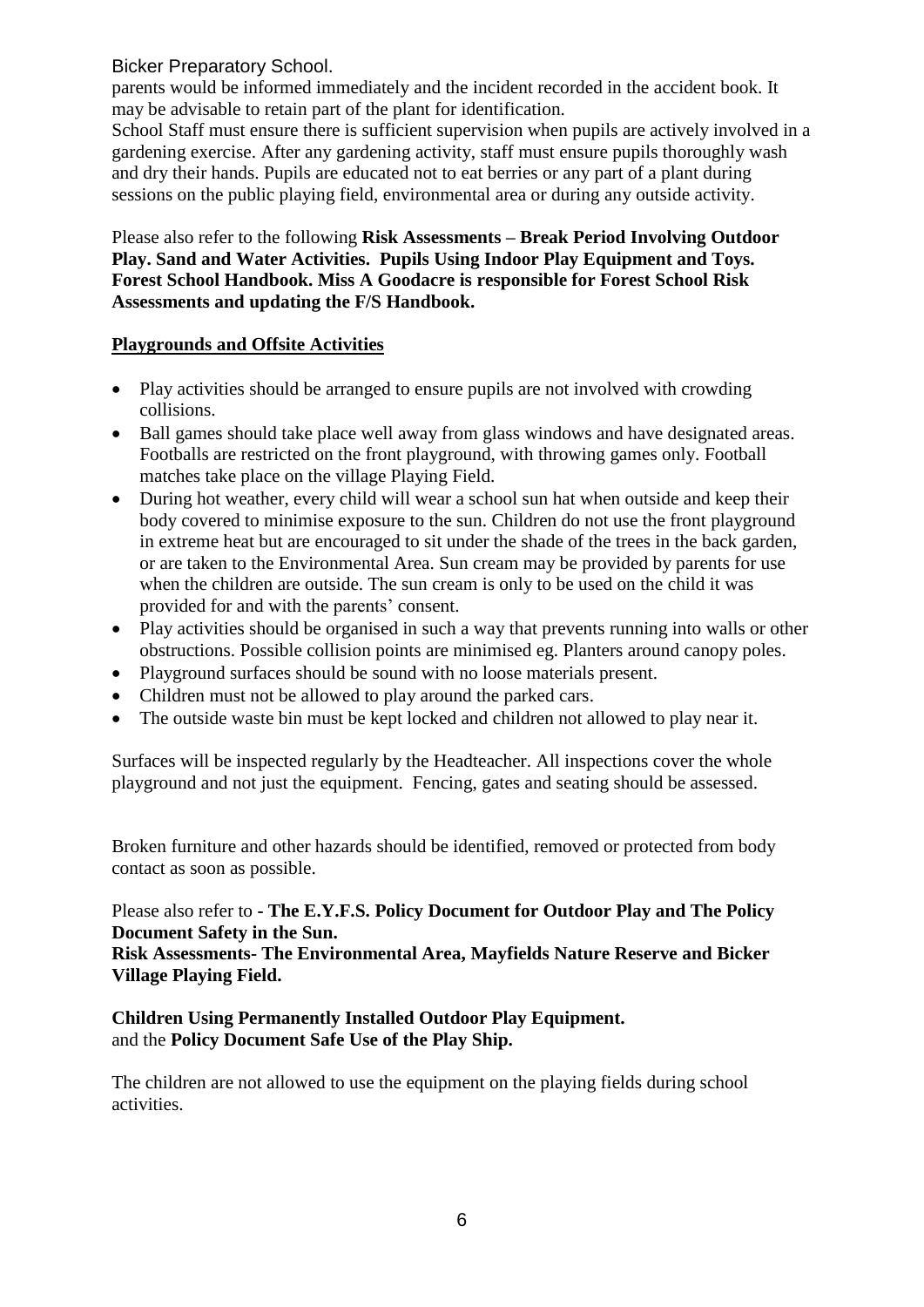## Bicker Preparatory School. **The Council Playing Field.**

The school uses the village playing field for sports activities. Broken glass, tins and rubbish in general can cause a risk to pupils. Pupils are advised of the danger and told never to pick up litter/rubbish etc but to inform the teacher of any potential hazard.

- It is advisable that all games lessons should be preceded with a visual sweep before the activity takes place. All hazardous objects should be removed immediately if safe to do so.
- Surfaces vary according to the weather. Where there is a risk of a dangerously slippery surface games should not be played or modified accordingly.
- The council regularly maintains the public Playing field.

Please also refer to the following **Risk Assessment- Bicker Village Playing Field.**

# **Equipment.**

## **Electrical Safety**

All portable electrical equipment is checked regularly in accordance with requirements under electrical safety Code of Practice, tested and labelled. PAT testing every two years. Users are to be reminded to carry out a visual check of leads, plugs and connections whenever the equipment is in use.

Care should be taken to avoid trailing leads when electronic keyboards and so forth are in use. Staff are asked to report promptly any faults on equipment and where appropriate remove them from use.

## **School Furniture**

Each Class Teacher is responsible for the care of furniture and equipment in their class. Faulty items of equipment or furniture must be reported to the Headteacher/Management team. If a hazard is identified the item must be removed from use until repaired.

Pupils must be instructed on the following;

- How to carry their chair safely
- Not to stand on chairs or tables
- Not to sit on tables
- To ensure all four legs of the chair remain on the floor when seated. (Sticking out chair legs can present as a serious trip hazard).

## **Musical Instruments within School.**

## **Blown Instruments**

The sharing of recorders is not allowed. Every child has its own named recorder.

## **Maintenance of Instruments**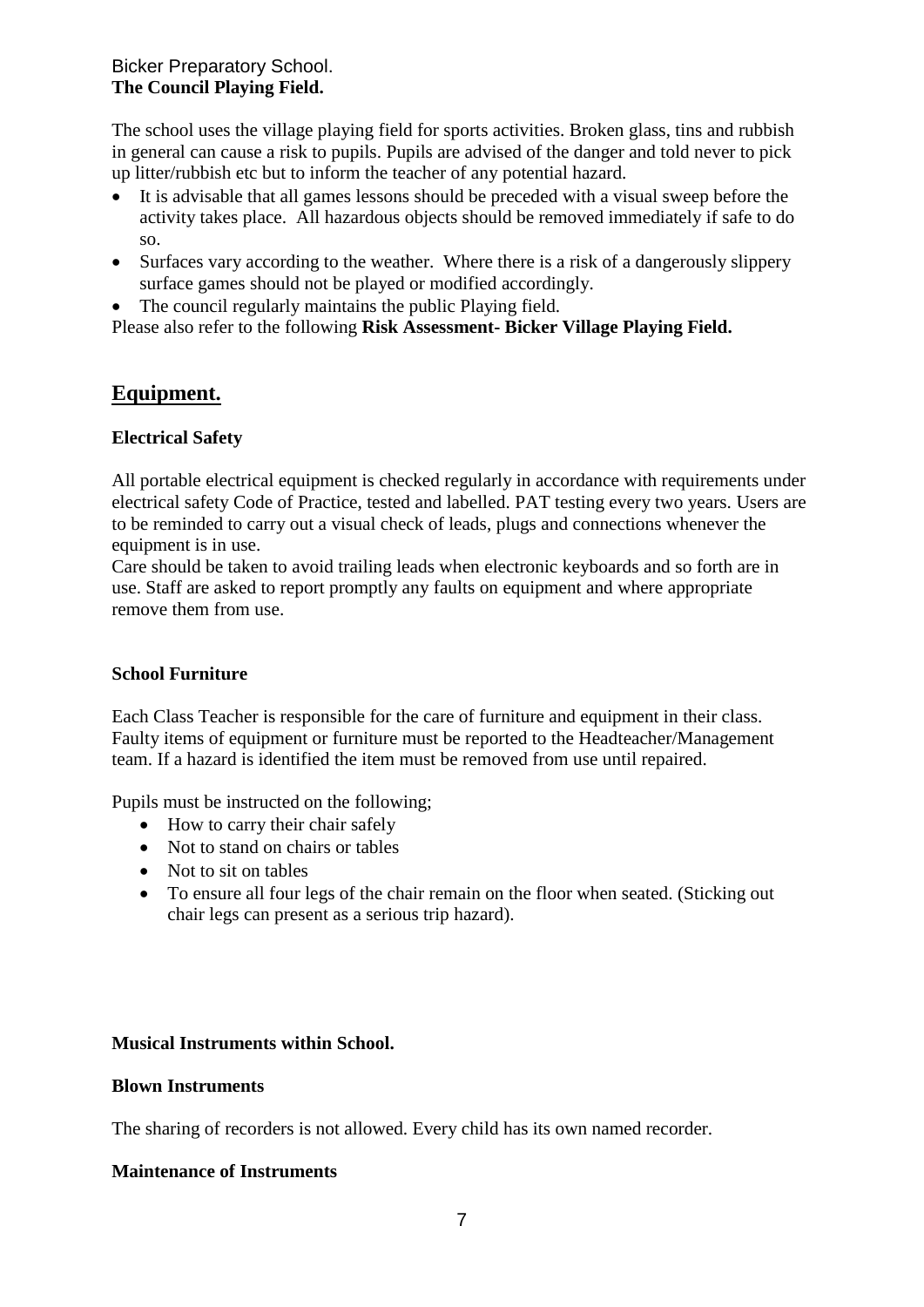Continual vigilance should be maintained to identify items needing repair. Look out for and remove:-

- Rusty instruments.
- Split tambour or tambourine skins.
- Nails or pinheads on tambours or tambourines.
- Sharp tambourine jingles.
- Xylophone or glockenspiel felt rubber protectors missing from nail heads.
- Split or splintered wood.

## **Headphones**

Pupils with ear or skin infections adjacent to the ear should not use headphones. Headphones should be cleaned regularly.

## **Volume of Sound**

Users should be trained always to make a test with the headphones held in the hands an inch or two away from the ear so that the volume may be adjusted if necessary.

## **Use of Cookers in School.**

## **Responsibility**

It is the responsibility of the Classteacher who is about to use the cooker to carry out a visual safety check of the cooker. The cooker must not be used if it is defective in any way. Supervision by a member of School staff must be present at all times when the cooker is in use.

The appropriate fire extinguisher and fire blanket must be readily available at all times when the cooker is in use (see also food preparation.)

Please also refer to the **Risk Assessment – Primary Practical Lessons.**

## **Location**

The cooker is placed in a safe position where children can see it but not touch it ( usually outdoors when in use). Only a staff member will operate the cooker and handle hot items. The cooker should not be moved; it has been placed on a trolly to allow sufficient ventilation from all sides.

## **Safe Use of Ladders**

No staff members are to climb up on tables/chairs etc. to mount displays etc. There is a small step ladder in school for staff use once they have received training on the Safe use of Ladders.

Mr Page junior will help mount displays and effect repairs as required.

Stand the ladder on a firm and even base. Ladders must be secure. A person must foot the bottom of the ladder while work is being done from it.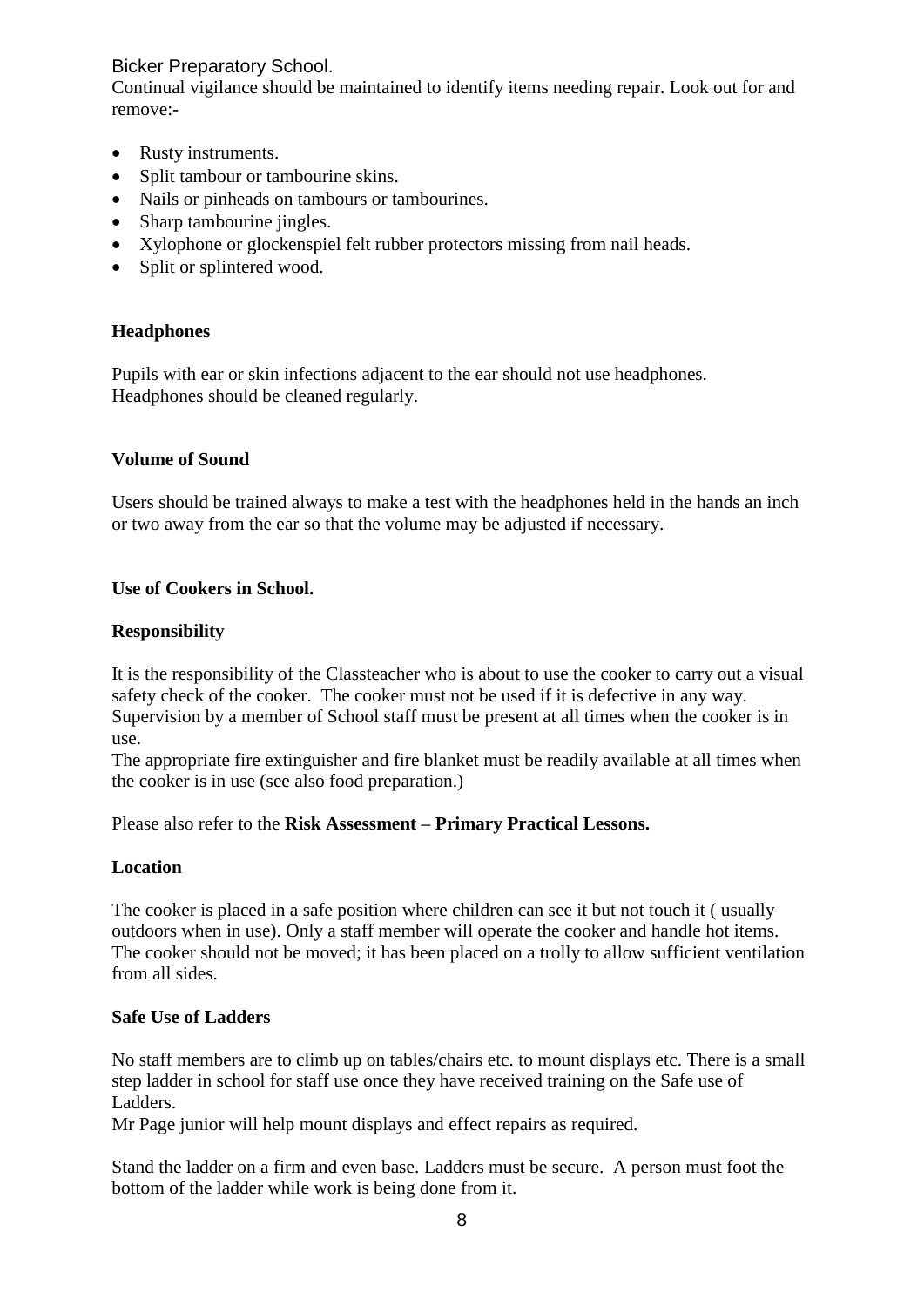A person should only reach as far as they can extend their arm and should not lean out to one side or backwards. Mrs Page jnr will ensure the ladders are correctly maintained and stored.

## Please also refer to the **Risk Assessment – Moving and Handling of Equipment and Furniture.**

## **Safe Use of Computer Equipment.**

Computers are placed on units or tables, which have been purchased specifically for each classroom to ensure that they are the correct height for that age of child. Children are taught how to sit and operate the mouse and keyboard safely. They do not use the computer for long periods.

Internet access is available via a network. Our online child safety and fire wall is maintained by 'ARK' a reputable computer company. When using the internet, children are supervised by a member of school staff.

Children only communicate by e-mail with known friends of the school under the supervision of the Class Teacher.

Chat rooms are not accessed and only reputable websites are accessed e.g. Channel 4 and BBC schools websites.

Children are taught about internet safety in school and there is a section regarding internet safety in our schools 'Home School Agreement' forms which are signed by all parents.

## **Please refer to the Social Networking Policy**

## **Safe Use of P.E. Equipment**.

Only equipment specifically designed for Primary P.E. purposes is used. Staff are responsible for checking that the area to be used has been cleared of sharp corners and dangerous objects. When using benches, stools and ladders the teacher should stand by the equipment to monitor its safe use. Children should be taught consistently the safe use of each piece of equipment and how to carry it and store it. P.E. mats should be used under benches. Equipment should be checked regularly by all staff members for signs of wear/damage.

## **Fire Fighting**

## Please refer to **- Fire Policy Dated 2021.**

Fire fighting equipment is situated in areas as directed by the designated external professional when undertaking our annual fire extinguisher checks. Staff must ensure, emergency exit doors and escape routes are clear.

Staff are aware of the position of each fire-fighting device and know how to use them. Fire Drill Procedure Notices are posted in every classroom and all fire exits are lit and labelled according to regulations. Fire Drills are practised once a term. Staff collect the register; lead their class to the fence in the front playground. Each class lines up against the railings, the register is called and the Headteacher advised.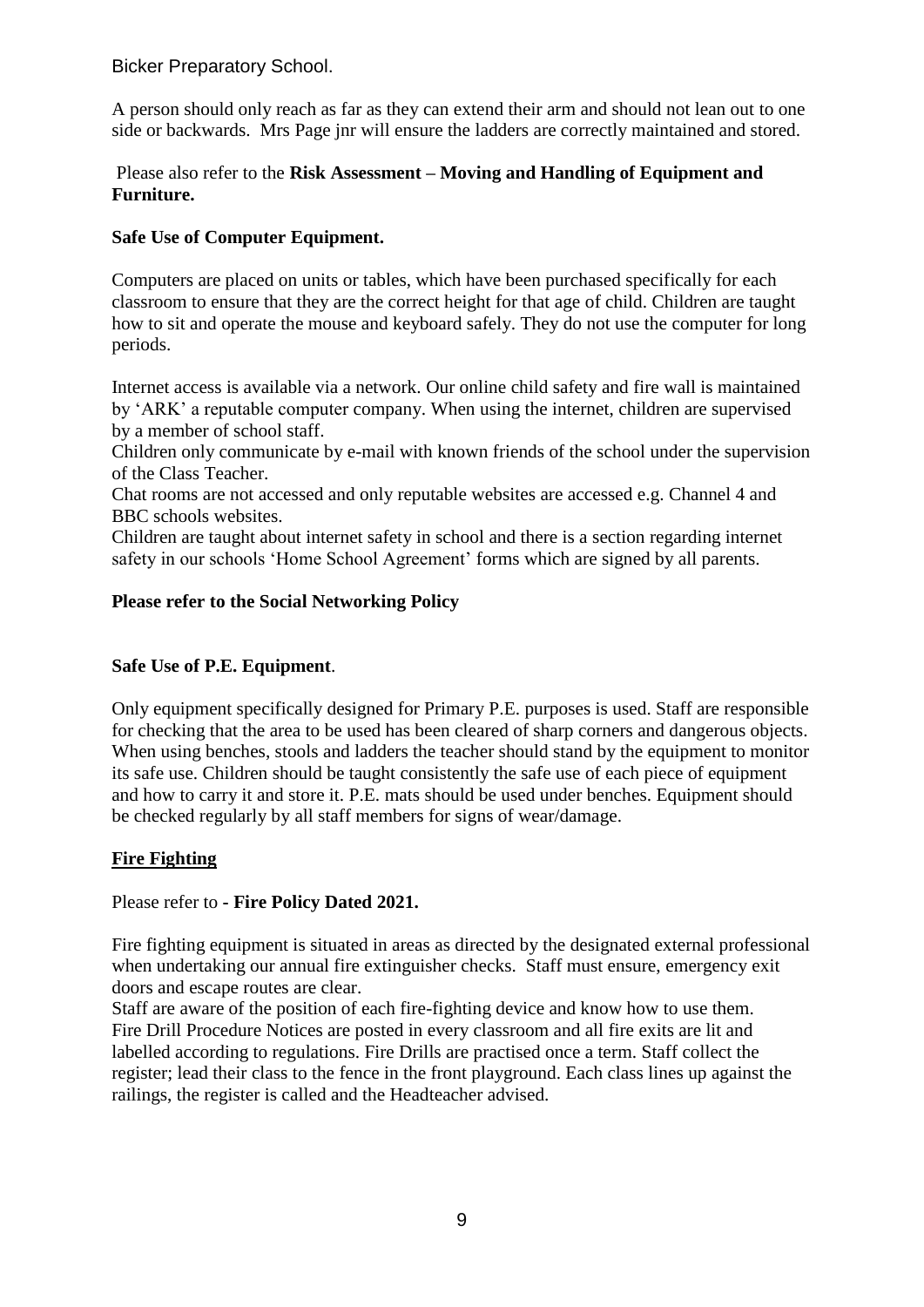## Bicker Preparatory School. **School Data**

Records on pupils, staff and the day to day running of the school are backed up on the server and paper copies are kept in accordance with GDPR. School logbooks are kept securely.

## **Coach Transport**

The school does not provide bus transport to and from school. Coaches are used to transport pupils to and from school outings. A reputable firm is used and seatbelts are always worn, staff monitor the pupils during the journey and ensure children remain seated at all times and strapped in. The use of the old "three for two" rule where three small children were able to occupy seating intended for two adults, is prohibited.

Parental permission is gained in writing before a school outing. A risk assessment is carried out of the site to be visited and any necessary precautions are taken. Children are supervised in small groups throughout the whole visit by staff and parents.

## **Hirers and Workmen on Site.**

The school is not hired out to third parties.

Workmen are requested to carry out their duties out of school hours or in the school holidays. In the event of an emergency (e.g. power failure) children vacate the classroom where the workmen will need to be and do not return until the workmen have left the premises.

## **Car Parking.**

Staff arrive at school before the children and park their cars within the gates at the side of the school. Staff should stop and ensure that the playground is clear of pedestrians before entering the gates. When the last car has been parked the area is coned off and children are not allowed to play near the cars.

Staff do not depart until after the last child has left. Again, care needs to be taken that there are no pedestrians in the playground. If, in an emergency, a car needs to be moved during the school day a second member of staff will watch to make sure that all children remain in school while the car is moved.

## **Food Safety.**

## **Refer to the Food and Drink Policy**

In line with all other aspects of school health and safety practice, teachers undertaking food activities should be prepared to make a first line response should the need arise, i.e. knowing the school policy and procedure for dealing with e.g. burns, scalds, electric shock, allergic reactions, cuts, choking, poisoning.

Pupils either bring a packed lunch to school daily or order a hot meal. These are prepared offsite. Tables are prepared for lunch. All children wash their hands before lunch and break. After lunch, tables are wiped with antibacterial spray and the floor swept or vacuumed. At break, nursery children are provided with school milk, which is delivered daily and kept refrigerated until break.

The refrigerator has a fridge thermometer and the temperature checked and recorded daily.

# **Preparing the classroom for food activity**

**wherever food work is taking place, there should be established routines:**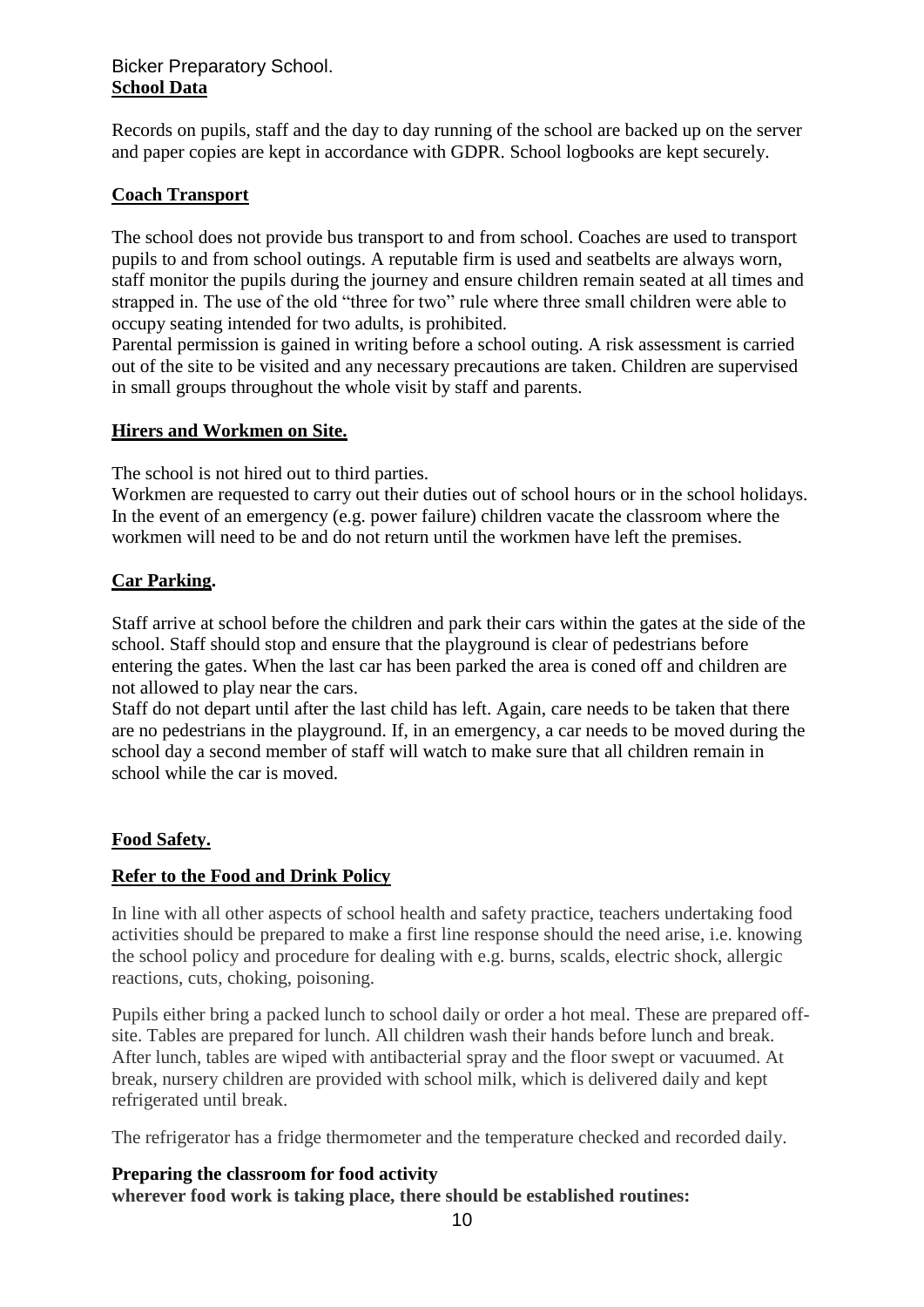- $\Box$  remove bags, coats and other obstacles from pathways
- $\Box$  clean work surfaces with a multi-purpose cleaner, then wipe with an anti-bacterial cleaner
- $\Box$  clean and disinfect any sink area which is to be used for food work
- $\Box$  designate a separate bowl for washing hands from that which is used for food.

#### **Dealing with the risk of food allergies and intolerances.**

Parents are required to declare food allergies and intolerances on the registration form and medical form. Children are taught about the dangerous reactions, which some people have to nuts and ways in which this risk can be managed. Nuts are not allowed in school.

#### **Personal hygiene and safety**

The school staff instructs the children to wash their hands after using the toilet, before consuming food, after outdoor play or following craft work and prior to cooking or handling food.

#### **When working with food teachers should ensure that children:**

 $\Box$  wear protective clothing to prevent cross-contamination, i.e. clean aprons, rolled up sleeves

- $\Box$  wash hands and remove jewellery before beginning work
- $\Box$  avoid spreading bacteria by sneezing or coughing over food
- $\Box$  avoid touching their hair, nose or mouth when handling food
- $\Box$  wash hands after visiting the toilet
- $\Box$  keep work areas clean and organised
- $\Box$  use separate chopping boards and utensils and wash hands between handling raw and cooked foods to prevent cross-contamination
- $\Box$  let the teacher handle hot pans and sharp knives
- $\Box$  move around the room carefully without rushing or running, and with due regard for others

## **Food tasting**

#### **Good rules to follow are to:**

- $\Box$  wash hands before handling and tasting food
- $\Box$  provide a good supply of clean spoons which should be dipped into foods only once

 $\Box$  discourage children from touching mixtures or finished foods that may be eaten by others, discourage children from eating uncooked ingredients such as cake mixture which has raw eggs.

 $\Box$  prevent children with coughs, colds or stomach upsets from taking part in food handling and tasting activities.

## **Cleaning and Hygiene**

Staff are responsible for the day to day cleaning of their own rooms. All tables are cleaned and then wiped with antibacterial spray after lunch and at the end of the day. Paper towels are provided in the toilet areas. All waste bins in kitchen and toilet areas have lids. There is a colour coded cleaning system is use for mops and buckets. All school hand basins and toilets